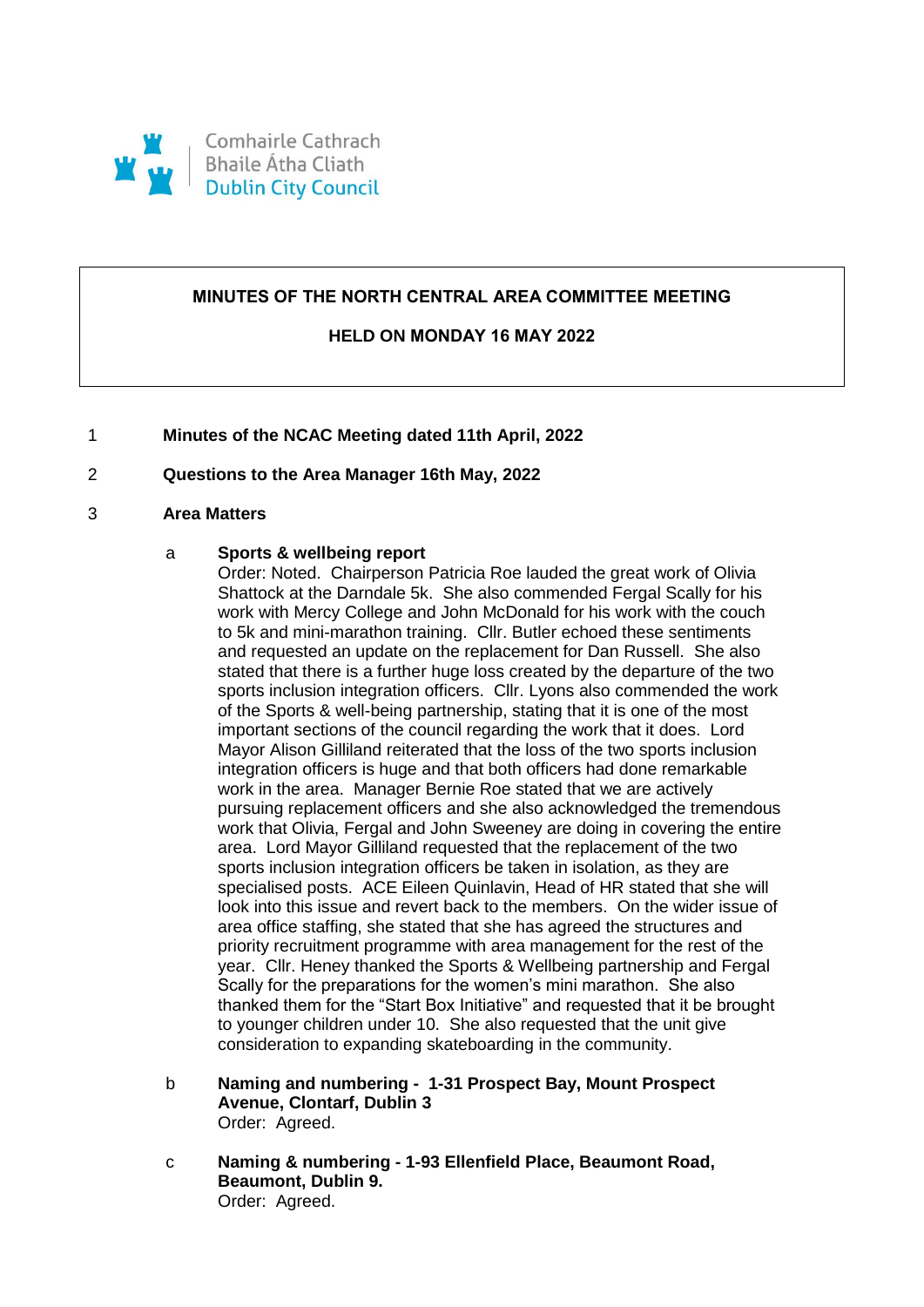- d **Extinguishments - Proposed extinguishment of Public Right of Way over the walkway/desire line from Coolock Lane to Castletimon Road (Site otherwise known as the Oscar Traynor Development Site)** Order: Agreed – on condition that the current walkway will remain open and accessible to the public right up until the development work is about to commence. Lord Mayor Alison Gilliland requested a timeframe on when the new pathway around the perimeter of the site will be created and concreted. To return to the NCAC in July for recommendation to full city council in September.
- e **Leases & Licences - Proposed grant of Licence for plot of ground at the rear of 645A Howth Road, Dublin 5.** Order: Agreed. Recommend to City Council.
- f **Disposals - Proposed disposal of a plot to the rear of No. 5 Croydon Park Avenue, Marino, Dublin 3** Order: Agreed. Recommend to City Council.
- g **Disposals - Proposed disposal of a plot to the rear of No. 7 Croydon Park Avenue, Marino, Dublin 3** Order: Agreed. Recommend to City Council.

# h **Part 8 Report for Fairview Tearooms**

Order: Noted. Cllr. O'Farrell welcomed the report but requested that the new conditions be forwarded to the members prior to the June City Council meeting. Cllr. Cooney queried if there is still a coffee dock planned for the rear for commuters and also if Marino library could be accommodated by a new build in the Park. Cllr. O'Muirí reiterated Cllr. O'Farrell's query in relation to the conditions. Bernard Brady stated that they are standard conditions and it is subject to approval by the full city council in June. He also stated that the tearooms are included on the programme to start the detailed design in 2023. He will send the conditions the members prior to the city council meeting.

i **Information session from ESB on power outages in the NCA requested by Cllr. O'Muirí**

Order: Noted. Chairperson Councillor Patricia Roe thanked Eoghan Judge and Mark Stewart for their attendance at & engagement with the NCAC. Cllr. O'Muirí requested could a one page document outlining the current position on what has been discussed at the meeting, be distributed to the members.

j **Area Housing Report**

Order: Noted.

Cllr. Lyons requested the following:

- In relation to the regeneration of Cromcastle & Woodville, a commitment has been given for community consultation –Can he have a timeframe for this consultation and also can the members be given advance notice of same. ACE Coilin O'Reilly will revert back to the councillors with full details of the timeframe and format for this consultation.
- Regarding Glin Court, can the final designs for this regeneration be recirculated to the members? ACE Coilin O'Reilly will organise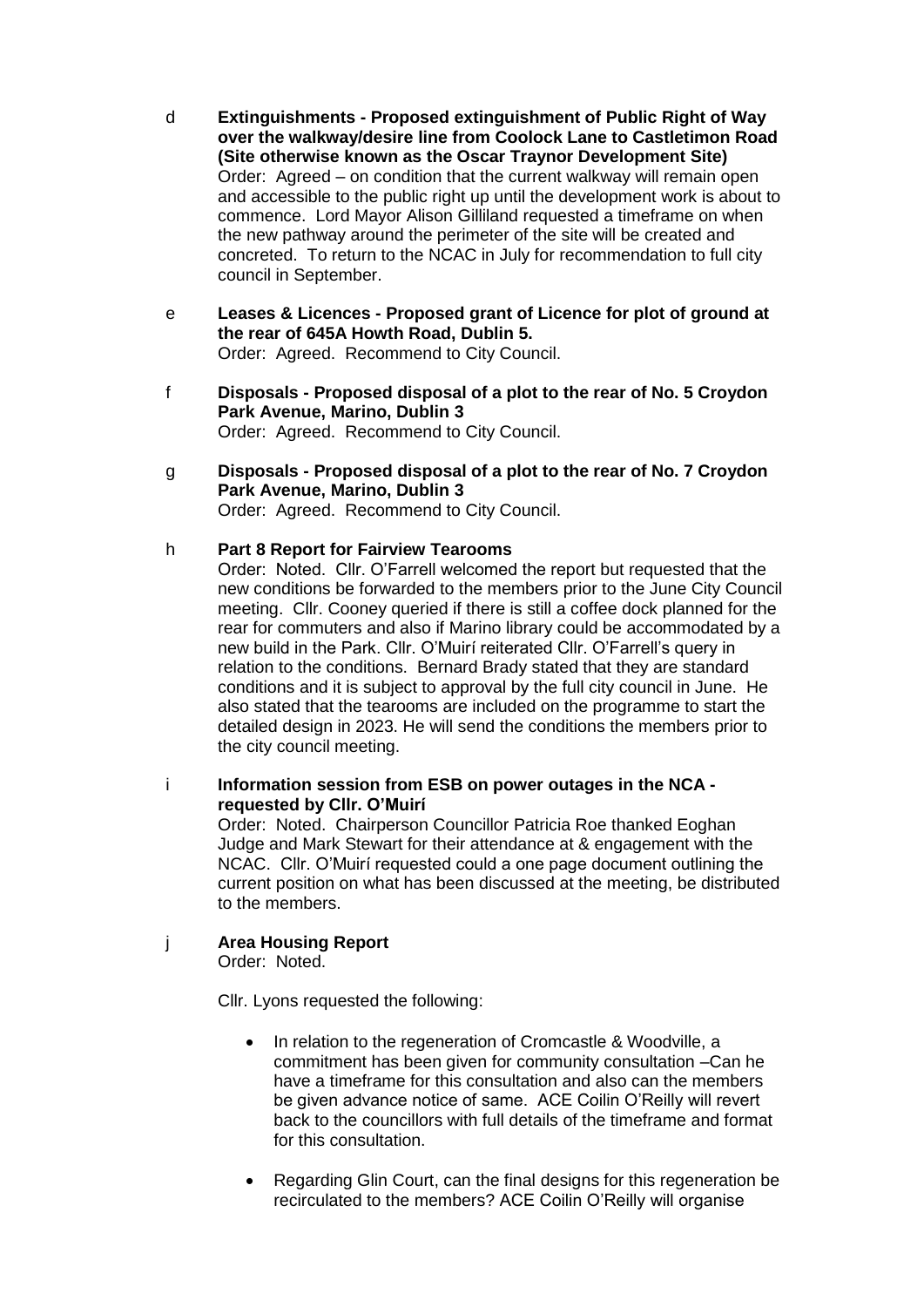recirculation of same. A date was given of Oct 2022 for commencement of construction at the housing presentation earlier in the year – is there any slippage on this date?

 The Collins Avenue/Swords Road PPP – He would like an explanation as to why there is a year delay between planning permission being granted (Sept 2022 according to the report) and the actual commencement of the build (Q3 of 2023). ACE Coilin O'Reilly explained that this delay is due to the complexities of the tendering process.

Cllr. MacDonncha requested the following:

- Voids Progress on same 30 completed in the NCA and 68 underway – is 98 the full projected figure for the year or will there be others coming on stream? Do we have any comparison regarding improvements in the speed of turnaround? Have we improved compared to a few years ago? ACE Coilin O'Reilly confirmed that void turnaround time averages at 18.43 weeks and that DCC is committed to and will endeavour to bring as many voids as possible to completion.
- The SHD for Belcamp college lands queried the high cost of the units being offered to Dublin and Fingal Co. Co. ACE Coilin O'Reilly stated that DCC will be engaging at the earliest opportunity in negotiations with the developer on the Part 5.

Lord Mayor Gilliland queried the following:

- The amount of 4 bed units available for Area B.
- She also queried the size of the units for the various Part 5 applications that we have and how we do we distribute them i.e., 1,2 3, 4 bed etc.

ACE Coilin O'Reilly stated that there aren't many 4 beds being built generally. However, there will be another (5) 4 beds in addition to the (1) 4 bed under Part 5 coming in through acquisitions, so a total of 6 for the NCA.

Cllr. Batten queried whether or not given the sheer size of the SHD for the Belcamp college lands if there should be additional planning consultation? ACE Coilin O'Reilly stated that Belcamp College lands will be a standard SHD process.

Cllr. Cooney queried bedroom sizes regarding the current gender focus & could it be examined. Coilin stated that the scheme of letting priorities dictates how we allocate and it comes down to the number of properties we have.

# 4 **Roads & Traffic Matters**

- a **Minutes of the TAG meeting held on 26th April, 2022**
	- Order: Noted. Cllr. Roe welcomed the survey undertaken by the TAG team and looks forward to improvements being implemented and requested that TAG keep the members up to date and involved in developments.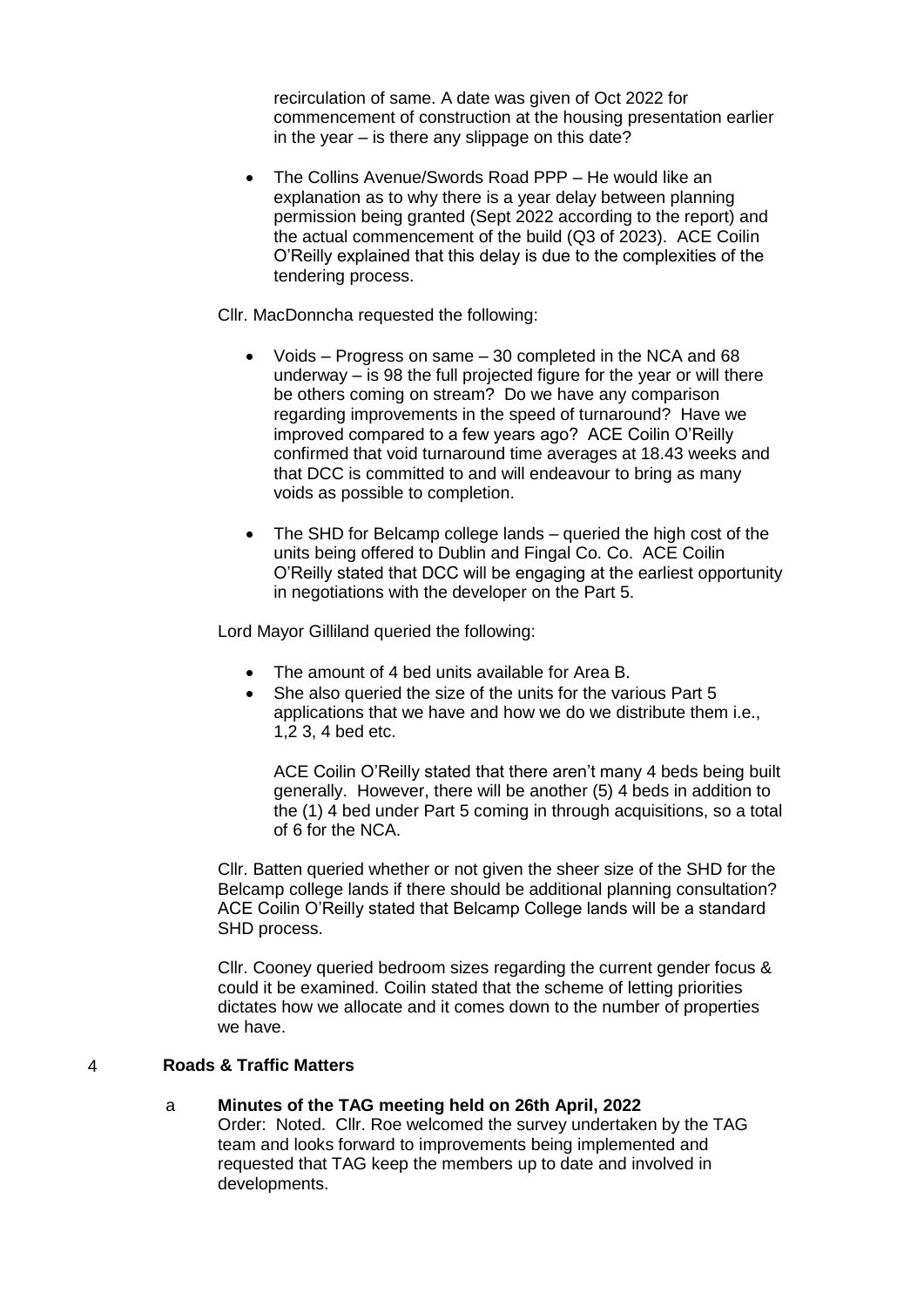#### b **Gully cleaning report for noting**

Order: Noted. Cllr. Cooney raised the issue of new gullies required in her area in front of houses on the route down to the seafront and hasn't had a response from the gully manager and is looking for an update on same. Pat Smith stated that the gully manager determines whether or not a new gully is required by a set standard distance measured between gullies.

#### 5 **Motions**

#### a **Motion in the name of Councillor Joe Costello**

That this Area Committee requests that the equipment planned for Fairview Park playground is installed as the playground is unfinished. The plans show swings and they were never installed. Also can some toddler friendly equipment be installed as there is only a sandbox suitable for children under 4? The pirate ship with baby slides, lookout windows and all baby swings have been removed. This new inclusive playground is excluding a lot of toddlers. Fairview Park covers children of North Strand, East Wall, Ballybough, Fairview, Marino and Clontarf. The playground size should reflect this huge catchment area.

#### **Reply:**

When the upgrade of Fairview Playground was planned it was intended that the swing sets be reused and relocated within the new layout. These swings appeared in good condition and had passed the most recent independent safety inspection. However once the contractor was on site and lifted the swings extensive decay was noted on the below ground parts. This necessitated the ordering of new swing sets late in the build. The significant lead in time for such equipment at this time after 2 years of restrictions and supply chain difficulties has led to this significant delay in finishing out the build. The installation of the swings is now overdue and the Parks Service are still awaiting a firm date from contractor when these will be installed. The swings will include cradle and baskets swings suitable for younger children under close parental supervision. The additional swings and unexpected but necessary repairs and replacement of the safety surfacing has resulted in a significant additional cost to this project.

| Contact:<br><b>Superintendent</b> | <b>Fergus O'Carroll, Senior Executive Parks</b> |
|-----------------------------------|-------------------------------------------------|
| Tel:                              | 222 6625                                        |
| Email:                            | parks@dublincity.ie                             |

Order: Agreed. Supported & moved by Lord Mayor Alison Gilliland in Cllr. Costello's absence. Seconded by Cllr. Cooney and also supported by Cllr. Lyons.

# b **Motion in the name of Councillor Damian O'Farrell**

That should this area committee agree, that it calls on DCC to stop removing / cutting down historical street lampposts and replacing them with lampposts of comparatively little ascetic / design value. Furthermore a full report to be issued to councillors including the reasons for these historical lampposts being removed and possible alternatives to their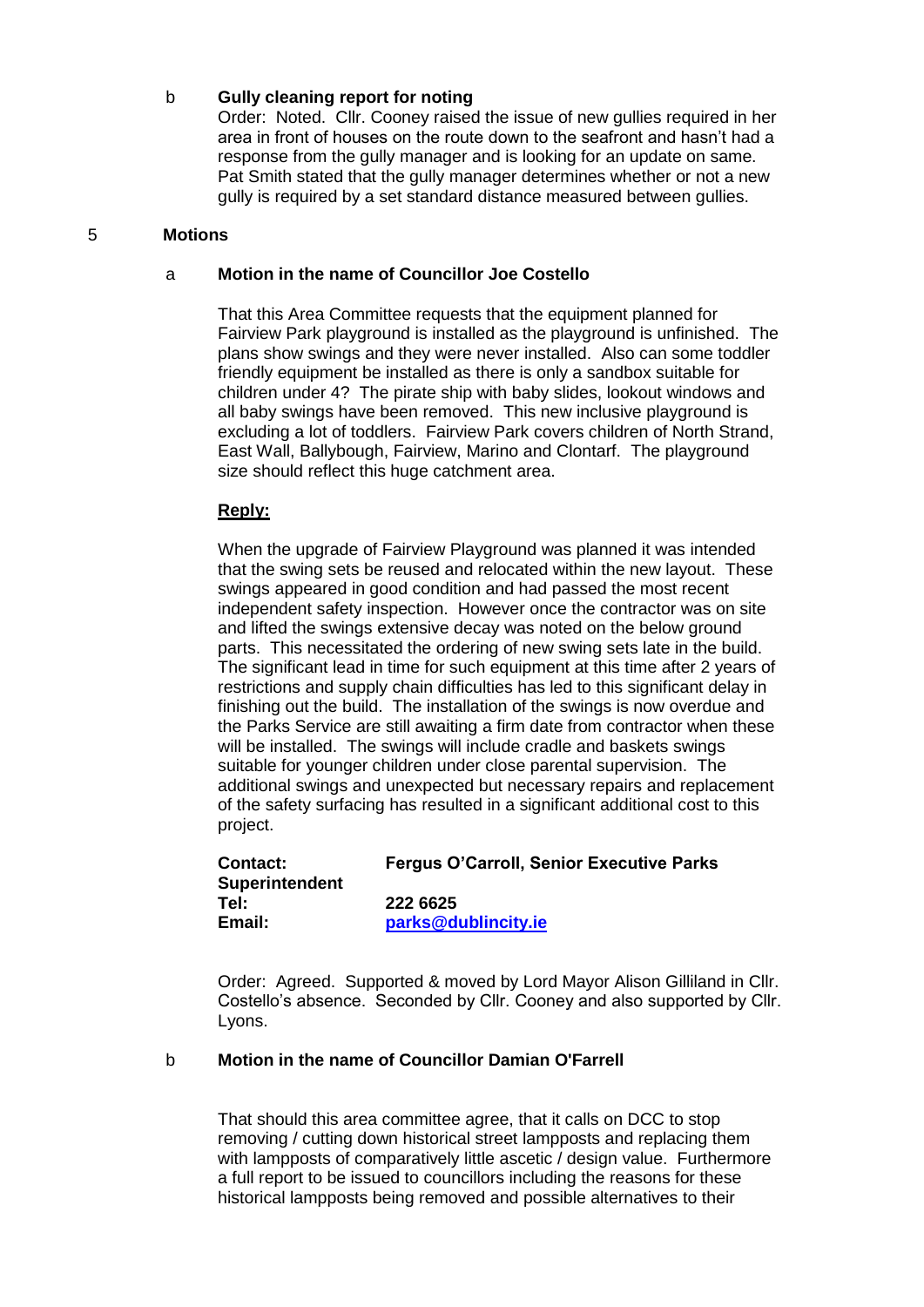removal and / or alternatives to the replacement lampposts being used presently.

Further information: a lamppost has recently been removed from Melrose Ave and I understand there is also be a possibility of lampposts being removed from Inverness Road. Previously a historical lamppost was removed from near 221 Griffith Ave (I brought to attention of DCC at that time) and was replaced with a lamppost as described above.

#### **Reply:**

It is not the policy of DCC to remove / cut down historical lampposts and replace them with standard lampposts. Most occurrences of lampposts being replaced come about as a result of the columns being knocked down or irreparably damaged by delivery / construction vehicles.

Where possible a heritage column that has been damaged beyond repair is replaced with a similarly styled heritage column if that column type is available.

Sometimes because of lack of availability of suitable replacements a standard column has replaced the heritage column in order to ensure that the road remains lighted for safety reasons (better to have it lighted than not at all).

With regard to the two locations at Melrose Avenue and Griffith Avenue respectively these columns were replaced with standard lighting columns.

There is a particular problem on Melrose Avenue in so far as the heritage columns on this road have been vulnerable to vehicular impacts. Three of the four heritage columns on Melrose Avenue have been damaged and have had to be replaced. As cast iron columns are brittle and, for safety reasons, these were replaced with standard galvanised steel columns that can take a significant impact without disintegrating. They were painted green to fall in with the colour scheme of the original heritage columns.

Regarding Griffith Avenue it is planned to replace the standard looking column with a heritage column over the course of the summer months. Note that three other heritage columns on Griffith Avenue have been replaced with similarly styled heritage columns.

Finally it should be noted, although they are not in the North Central Area, that approximately 120 high value heritage columns will be installed under the Lighting Upgrade Project in the city centre area that will bring a little more consistency and uniformity to the streetscape. This work is expected to be carried out over the next year and a half.

**Contact: Seamus MacSweeney Tel: 086 8343154 Email: [seamus.macsweeney@dublincity.ie](mailto:seamus.macsweeney@dublincity.ie)**

Order: Agreed.

#### c **Motion in the name of Councillor Deirdre Heney**

That should this area Committee agree, that we will contact the Chief Executive, Owen Keegan and request that he and City Parks Superintendent, Les Moore agree a way forward on the provision of a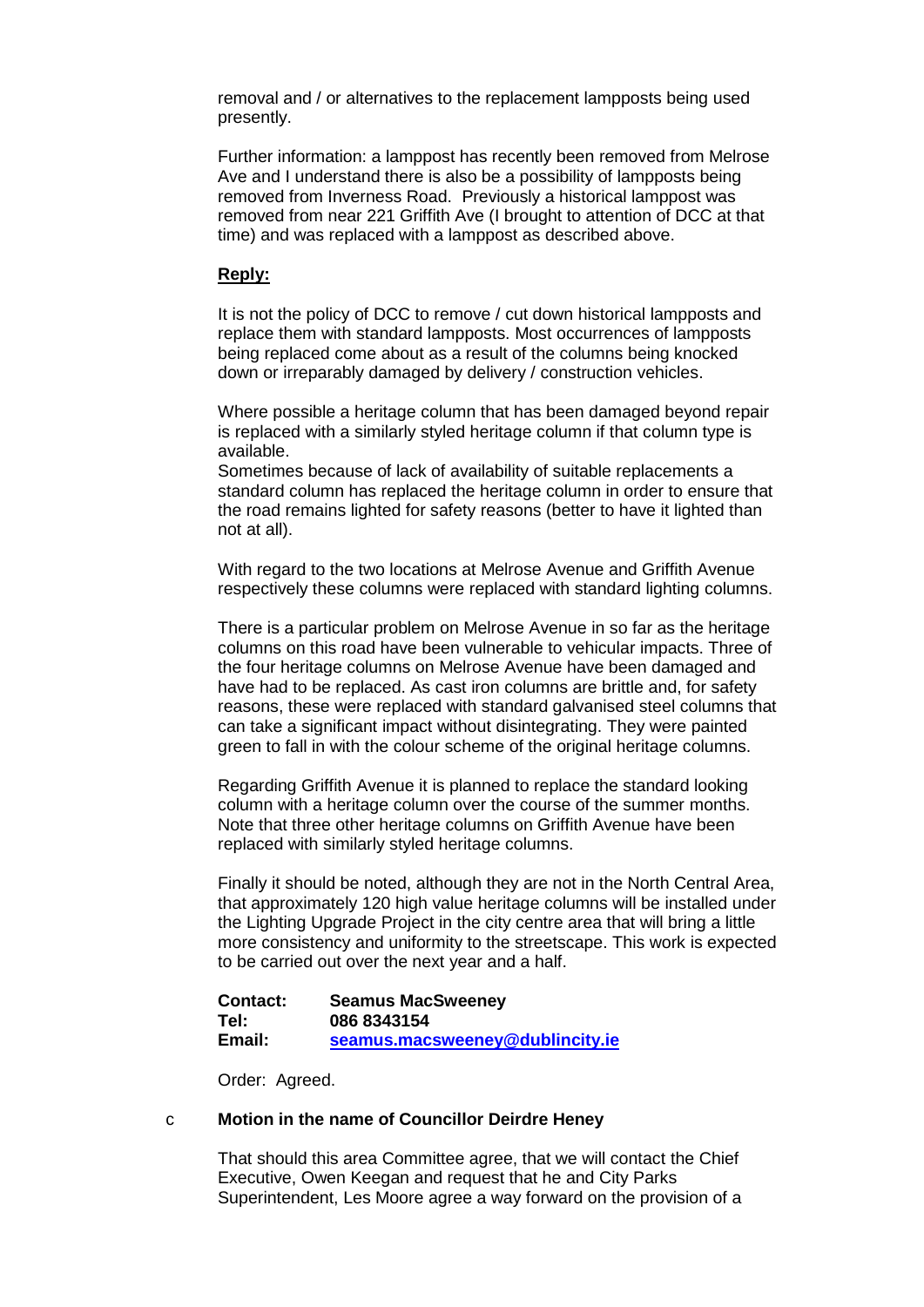decent skate park facility for Fairview Park; skateboarding is an Olympic Sport and in the context of the current major works that are ongoing on the Clontarf to City Centre Cycleway Project alongside Fairview Park, can we put the "wheels" in motion now to bring about the provision of a decent skate park for Fairview.

# **Reply:**

The Skate Park in Fairview is a small local facility which is very popular and receives good reviews from visitors on-line as being safe and particularly suitable for beginners. It is appreciated that this skate park may not be as challenging as more experienced skaters would like however it would not be considered the best solution to replace this facility with a more advanced one that might no longer be suitable for these younger less experienced skaters. While the site is very restricted surrounded by mature trees on 2 sides there may be an opportunity to extend to the south east and introduce a more challenging element. It is not certain that this is feasible as this area is directly above the port tunnel and contains a considerable amount of underground services. The site will be investigated to this end. There is currently no budgetary provision for this extension.

| Contact: | <b>Fergus O'Carroll, Senior Executive Parks</b> |
|----------|-------------------------------------------------|
|          | <b>Superintendent</b>                           |
| Tel:     | 222 6625                                        |
| Email:   | parks@dublincity.ie                             |

Order: Agreed. Cllr. Heney requested that correspondence be formally sent to the Chief Executive in the name of the chair from the NCAC referencing the motion.

# d **Motion in the name of Councillor Deirdre Heney**

That should this Area Committee agree, that we will call on the Manager to source some form of low level lighting around the skate park facility in Fairview park on time for next winter, as people use the park long after dark with personal lighting; low level lighting would be more than sufficient for skateboarding considering the park is open till 5:30pm in November meaning skaters use the facility as intended during opening hours in almost total darkness. Lighting similar to that at the playground would be greatly appreciated by the local community.

# **Reply:**

Low level lighting is not considered adequate for such a high speed sport, floodlighting is required to allow this activity to continue after dark. Floodlighting is expensive to install, maintain and operate and would require planning permission and it is questionable if such lighting could be permitted next to such a busy road into the city. Fairview Skate Park is a small local facility with currently only 5 items and is not considered suitable for floodlighting.

| Contact: | <b>Fergus O'Carroll, Senior Executive Parks</b> |
|----------|-------------------------------------------------|
|          | <b>Superintendent</b>                           |
| Tel:     | 222 6625                                        |
| Email:   | parks@dublincity.ie                             |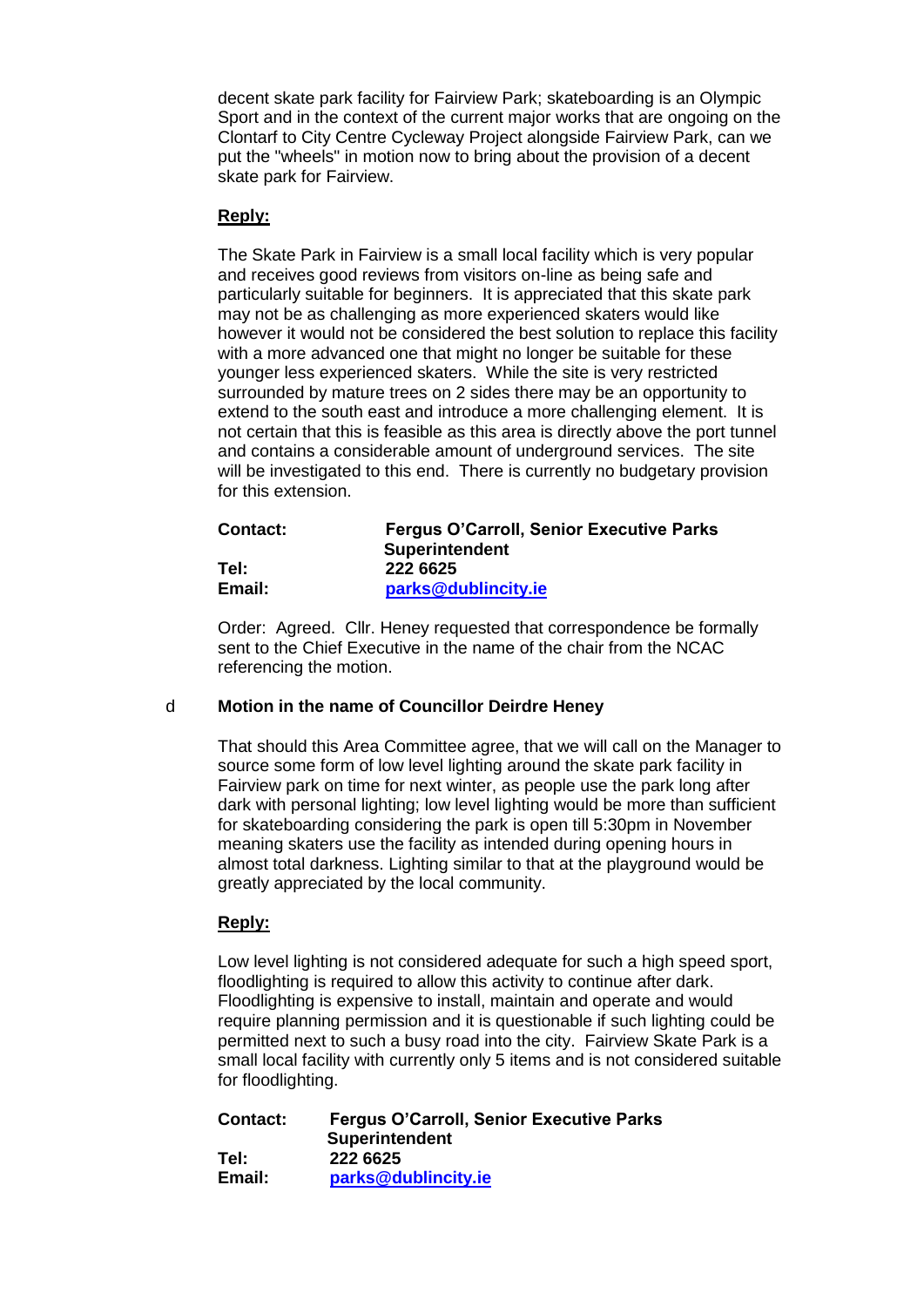Order: Agreed.

# e **Motion in the name of Councillor John Lyons**

Noting the support of all members of the North Central Area Committee for a new playground in the Kilmore West area at its monthly meeting in March 2022, should this committee agree once again, the members will request that work identifying possible sites and funding sources for the new playground will commence immediately.

# **Reply:**

The North Central Area Office and the Parks Dept have investigated this question and provisionally believe that the green on Dundaniel Road would be the most suitable spot however we can put this question to the safety forum once elected/set-up. We hope to have our inaugural meeting in the coming weeks. We are working on invitations at present. The parks department have stated that they would be willing to consider this playground as a priority for 2023 providing they find match funding from the area such as discretionary funding.

# **Contact: Derek Farrell, Area Housing Manager Artane/Whitehall LEA Tel: 222 8546 Email: [derek.farrell@dublincity.ie](mailto:derek.farrell@dublincity.ie)**

Order: Agreed.

# f **Motion in the name of Councillor Naoise O'Muirí and Councillor Catherine Stocker**

Should this Area Committee agree, we will request that Dublin City Council reopens the St. Anne's Park pedestrian entrance from Vernon Avenue (near the Health Centre) so that local residents nearby can once again access the amenity of St Anne's from this location. Permeability is a key commitment of the Dublin City Development Plan 2016-2022 (Chapter 10, G15) access via this gate improves permeability and access to the Park.

# **Reply:**

This is not nor was ever an official entrance to the park but rather a gap in the boundary where the wire fence internal to the hedge was cut to affect an unofficial access point. There is no receiving footpath here as the gap opens into a copse of trees. The roots of these trees and mud associated with pedestrian traffic represent a hazard to pedestrians and at least one injury has been reported. When this accident was investigated it was recommended that this gap be closed on safety. There is a fully accessible entrance to the park with a receiving footpath some 150m to the north. It is not intended to reopen this gap in the hedge as it is not considered safe.

#### **Contact: Fergus O'Carroll, Senior Executive Parks Superintendent Tel: 222 6625**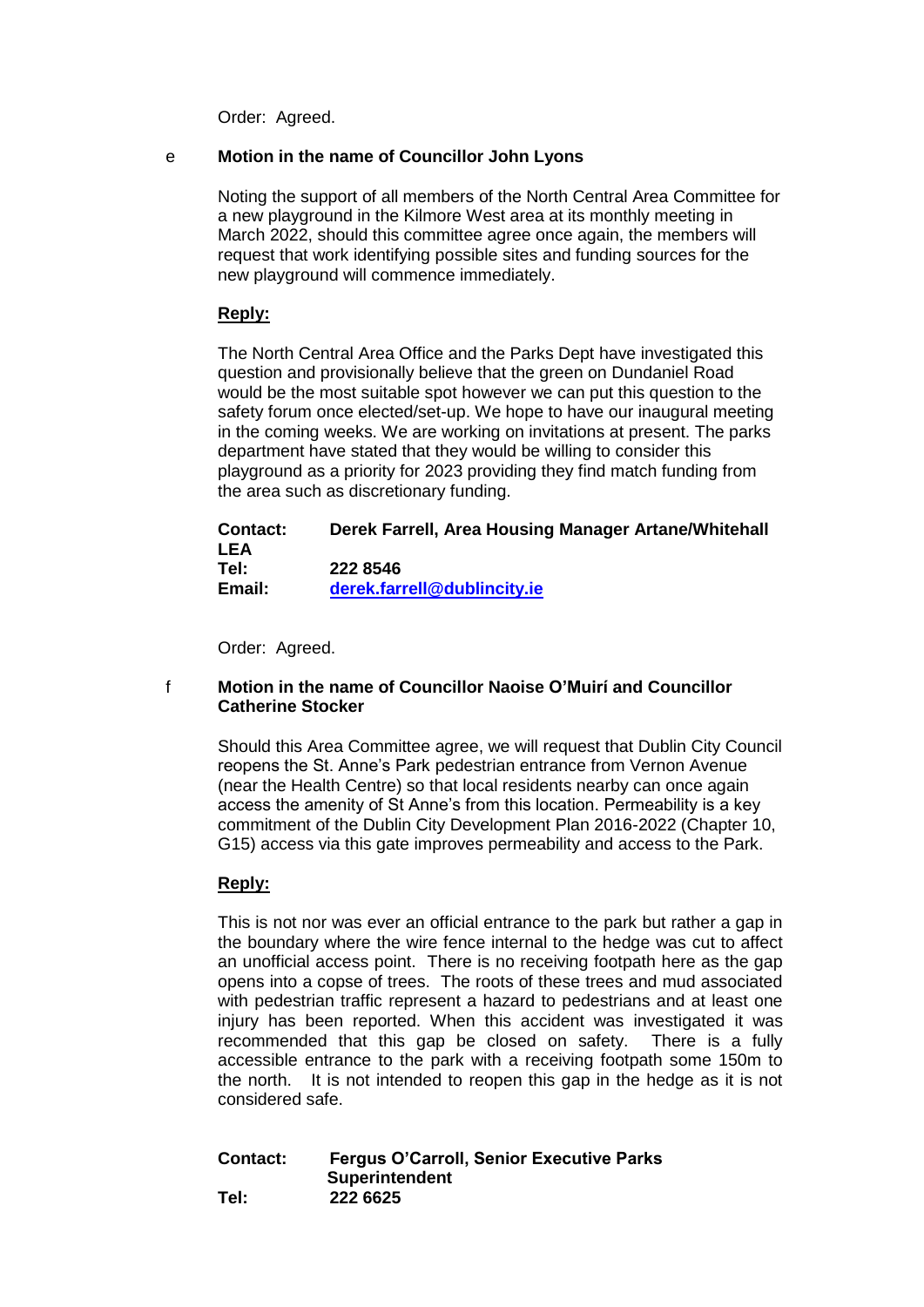**Email: [parks@dublincity.ie](mailto:parks@dublincity.ie)**

Order: Agreed.

#### g **Motion in the name of Councillor Donna Cooney**

That should this North Central Area Committee agree that the lack of progress in flood defences for the Clontarf promenade and that fact the consultation committee has not met for over a year is a cause for concern, that we will request that the Dublin City climate action plan and mitigation measures need to be costed/funded and implemented as soon as possible. The sea is rising in Dublin Bay at twice the rate previously predicted and yet nothing is planned to protect people and homes in the flood risk areas of Clontarf.

#### **Reply:**

The Flood Defence Projects Office are currently preparing contract documents to appoint a consultant to produce design options for the Clontarf Promenade redevelopment and Flood Defence Project. We are liaising with internal DCC departments, such as City Architects, Parks and Landscape services as well as Active Travel and Irish Water regarding the proposed water main to produce a services requirements document which will include everything relevant to satisfy all.

The possibility of the construction of a bund to replace the sand bags which are currently in place around the area of the car park near Alfie Byrne Road is also being examined by this office.

**Contact: Gerard O'Connell, Project Manager Tel: 222 4302 Email: [gerry.oconnell@dublincity.ie](mailto:gerry.oconnell@dublincity.ie)**

Order: Agreed.

# 6 **AOB**

Cllr Lyons raised the issue of the "grass cutting" contract. Cllr. Roe stated that members were unaware of this and that communications issues need to be addressed in this regard, for the benefit of all. Cllr. Cooney requested more of the "Let it Bee" signs to be made available to explain to the public that the grass is long because of biodiversity. All councillors were in agreement that how we deliver this message is all important and requested that a one page document outlining all of the details, be circulated to members as a matter of urgency.

Fergus O'Carroll stated that In accordance with a more sustainable policy with regard to amenity grass maintenance to support the establishment of wildflower rich swards, DCC will only be maintaining open spaces/greens and will not be cutting grass margins outside residents' homes in residential estates. This policy is in keeping with the policy of every other local authority in the country. Effectively, everything that used to be cut, with the exception of residential grass margins, will still be cut. Grass overgrowth on paths through green open spaces is a fall out from the council decision to not use weed killer on verges across open spaces but this will be manually addressed throughout green open spaces and in